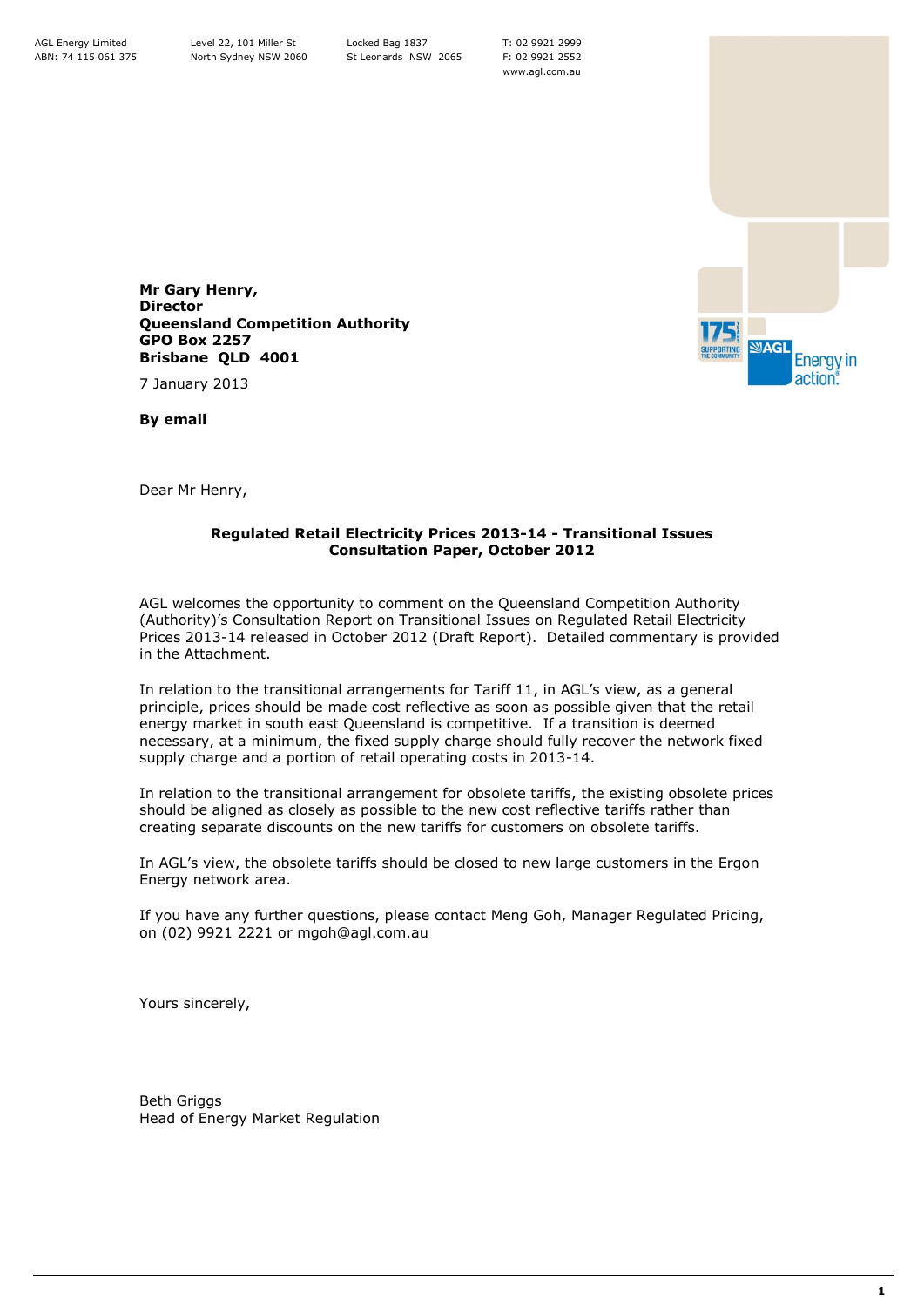## **AGL submission**

# **Transitional arrangements for Tariff 11**

The QCA has stated that the cross subsidies inherent in the current Tariff 11 charges has the potential to distort the retail market for electricity in Queensland and a move to costreflective tariffs in one step in 2013-14 would seem the most appropriate approach, with any social welfare implication best dealt with separately. However, the QCA also considered that the requirement in the Delegation implied that some transition was needed over the three years of the delegation. In AGL's view, in a competitive market, prices should be cost reflective to ensure retail competition is sustainable. Accordingly, AGL fully supports the QCA initial position that tariffs should be moved to cost reflective levels in one step in 2013-14.

AGl would also highlight that Government introduced a voluntary time-of-use residential tariff (Tariff 12) in 2012-13 with the stated intent of allowing customers to benefit from improving their electricity consumption patterns. This tariff has been set by the QCA at cost reflective levels. Clearly, this tariff is redundant whilst Tariff 11 remains below cost reflective levels with no customers electing to move to to time-of-use pricing and therefore no subsequent change in customer behaviour.

If the QCA deems that some transition over three years is necessary, Tariff 11 should be re-set with particular attention to the fixed supply charge. The fixed supply charge which is 26.17 cents per day for 2012-13 excluding GST should be based on the pass-through of network fixed charges and retail operating costs (plus margin allowances).

Under the 'tariff freeze' for 2012-13, the fixed charge under Energex Network Tariff 8400 was set at 25.802 cents per day by the Government instead of 35.0137 cents per day approved by the AER.

It is AGL's view that, at the minimum, from 1 July 2013, the fixed supply charge should be recover 100% of the fixed charge of Energex Network Tariff 8400 (flat residential) and at least a third of the annual retail operating costs determined for 2013-14 (plus margin allowances). Over each of the following two years thereafter, the fixed supply charges charge will recover a further one third of the annual retail operating costs while fully recovering the fixed network supply charge (plus margin allowances).

Similarly, the variable charges should be reduced by an appropriate amount each year although this will belargely dependent on the structure of the Energex network tariffs and whether they will maintain the flat variable charge or move to the inclining block rates that were initially proposed for 2012-13. AGL remains unclear on Energex's plans for network tariff structures in 2013-14.

Another alternative option is to transition over two years instead of three.

AGL agrees with the QCA's view that social welfare issues should be dealt with separately.

### **Transitional arrangements for obsolete tariffs**

In the 2012-13 Final Determination, the QCA had aligned the existing farming, irrigation, obsolete and declining block tariffs to either Tariffs 20 or 22 (Table 6.4 on page 93 of 2012-13 Final Determination). However, the QCA also opted to retain the obsolete tariffs but limit the price increases at either 10% or 20% depending on the size of the gap between the existing prices and new prices.

**SUAGL**